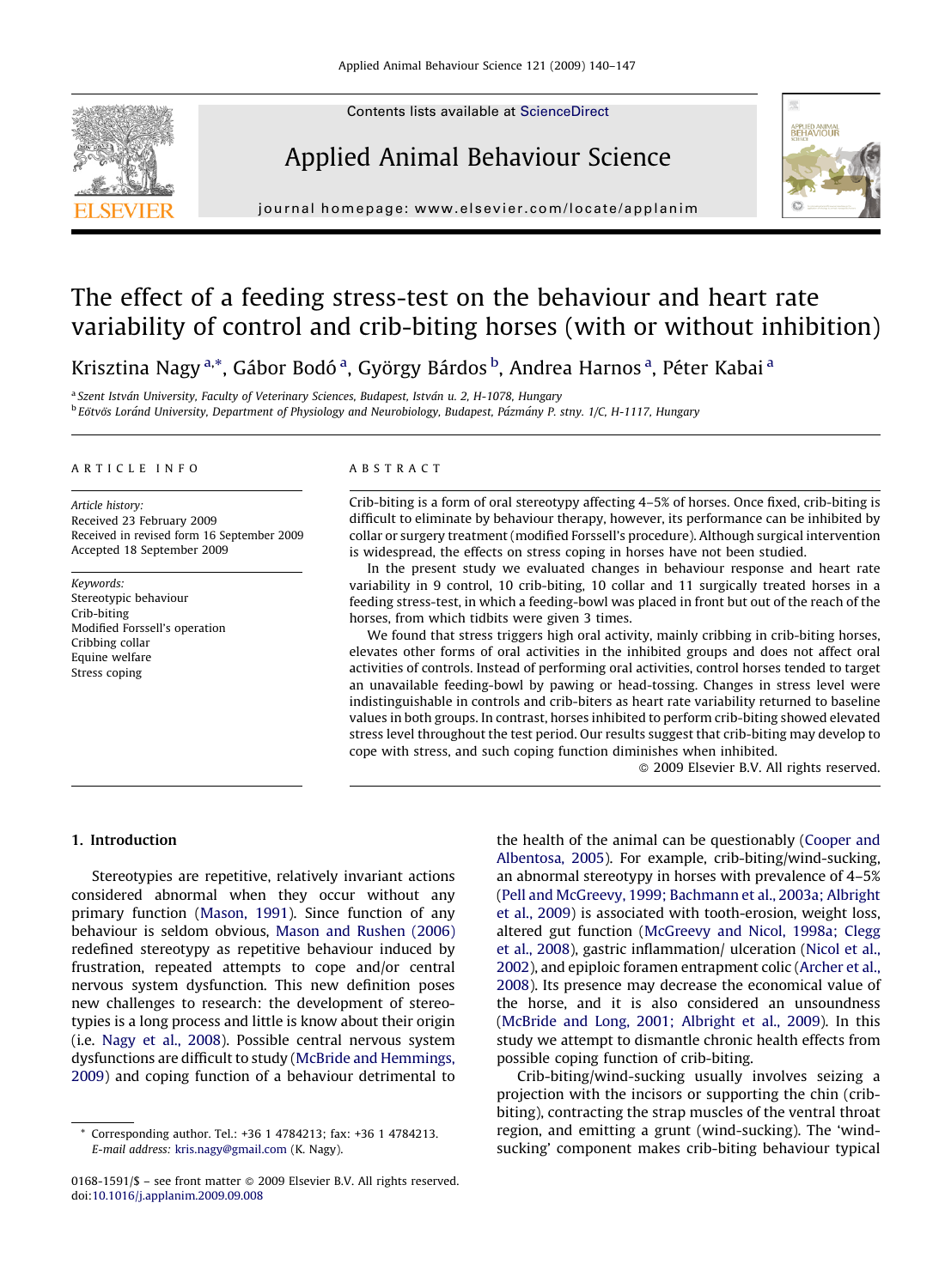and distinguishable from wood-chewing ([McGreevy et al.,](#page-7-0) [1995a,b; Albright et al., 2009](#page-7-0)). Some horses would windsuck even without the use of a solid object.

Because crib-biting can be detrimental to the animal, several methods have been worked out to diminish its occurrence. The most common treatment is the application of crib-biting strap (collar), which makes flexion of the neck difficult and therefore the terminal grunting less easy to perform. Horses often adapt to the pressure applied by the collar, which is subsequently tightened, occasionally to the extent that skin trauma becomes apparent. [McBride](#page-7-0) [and Cuddeford \(2001\)](#page-7-0) found that wearing collar increased heart rate, beta-endorphin and plasma cortisol level both in control and crib-biting horses, indicating that collar wearing per se imposes severe stress to the horse. Moreover, the first day after fitting the collar frequency of crib-biting significantly increased suggesting that the motivation to perform wind-sucking rises when prevented ([McGreevy and Nicol, 1998b\)](#page-7-0).

Another approach, the modified Forrsell's operation designed to treat crib-biting has been gaining popularity among horse-owners. The procedure involves the removal of a 10 cm section of the ventral branch of the spinal accessory nerves (which innervate the sternomandibularis muscles), and 34 cm sections of the paired omohyoideus and sternothyrohyoideus muscles in order to reduce the distracting forces acting on the oesophagus. Operated horses are unable to draw the larynx caudally and consequently cannot emit the grunting sound [\(Auer and](#page-6-0) [Stick, 2006](#page-6-0)). The main complications of the modified Forssell's procedure are the development of swan-like neck or laryngeal hemiplegia. The assessment of its success-rate has revealed inconsistent results varying between 30 and 100% [\(Turner et al., 1984; Hakansson](#page-7-0) [et al., 1992; Schofield and Mulville, 1998; Delacalle et al.,](#page-7-0) [2002](#page-7-0)). Previous studies on the success-rate of the modified Forssell's procedure relied usually on the owner's reports and focused solely or mainly on the degree of stereotypy inhibition, postoperative complications and side-effects. The implications of the treatment for the general welfare of the horse have not been studied until to date, however, [Schofield and Mulville \(1998\)](#page-7-0) noted that stereotypy elimination may increase stress. The need to evaluate the effect of a treatment on the welfare of the animal has become more apparent [\(Christiansen and Forkman, 2007](#page-6-0)).

The aim of the present study was to assess the successrate of the prevention of crib-biting by the modified Forssell's procedure compared to the collar treatment and to measure stress-related behavioural and physiological variables in order to evaluate the 'quality of life' of the horses following treatment. Stereotypies may develop to cope with frustration, however, they often persist even after environmental stress is reduced thus fixed abnormal stereotypic behaviour itself may impose stress to the animal. Conversely, if stereotypies are maintained as coping mechanisms, animals may show signs of stress in a frustrating situation if execution of the abnormal behaviour is blocked by prevention methods. We hypothesised that horses prevented from performing crib-biting may either persist with the stereotypy in a modified form, or may show behavioural and/or physiological indicators of distress.

#### 2. Materials and methods

## 2.1. Animals and housing

We tested 52 horses of four groups: control, crib-biting, collar-treated and surgically treated groups. Data of 12 horses were excluded from the analysis. Heart rate data of 7 individuals were not reliable or missing because of technical problems. Horses younger than 4 years of age (3 cases) were excluded from the analysis because they exhibited high stress reaction when tied with rope therefore baseline values could not be established. Data of one mare were not analysed because the attention of that horse was distracted by her foal staying in the vicinity. One horse in the control group exhibited oral stereotypies (licking the wall throughout the test) and was therefore not included in the analysis.

Sample size of the four experimental groups decreased to 9 horses in the control group without stereotypic behaviour, 10 crib-biting horses (crib-biting group) performing stereotypic behaviour since  $1-2$  years  $(N = 4)$  or more than 2 years  $(N = 6)$ , 10 crib-biting horses that had been wearing cribbing collar continuously for at least six months  $(N = 1)$ , between 1 and 2 years ( $N = 7$ ) or more than 2 years ( $N = 2$ ) before the experiment (collar-treated group), and 11 horses operated with the modified Forssell's procedure at least six months  $(N=3)$ , between 1 and 2 years  $(N=3)$  or more than 2 years  $(N=5)$  prior to the experiment (surgically treated group).

Horses had different owners and stayed at different riding schools. Behavioural tests were conducted in the familiar home environment of the horses.

#### 2.2. Experimental design

Behavioural and heart rate variables of horses were assessed in a crib-biting triggering stress-test. The stressor was a modified version of the arousal-inducing situation applied by [Bachmann et al. \(2003b\).](#page-6-0) The test was introduced 1.5–2 h following the morning or noon feeding of concentrates. During the whole test the box door was open. Five minutes before the test the horses were tighten to their box with a rope long enough so they could reach the ground.

The test lasted for 20 min and responses were evaluated in 9 periods ([Table 1](#page-2-0)). Baseline was established in the first 5 min without any stimulus. After that, the experimenter was walking up and down in front of the box and was making noise with a bowl filled with oats (feeding-bowl) to direct attention to the bowl. Seven minutes after the start the feeding-bowl was placed in front but out of the reach of the horse. The feeding-bowl stayed there for 8 min, meanwhile tidbits were given to the horses ( $\sim$ 5 g oats was taken from the feeding-bowl into the feed bin with delivery duration of  $\sim$ 10s) three times. Two minutes after the 3rd tidbit the bowl was removed, and for 5 min no stimulus was presented, however, the horses stayed tied up.

Behaviour was videotaped and heart rates of horses were recorded continuously throughout the test.

## 2.3. Behaviour

Mutually exclusive behavioural elements were defined and recorded continuously with precision of 1 s (continuous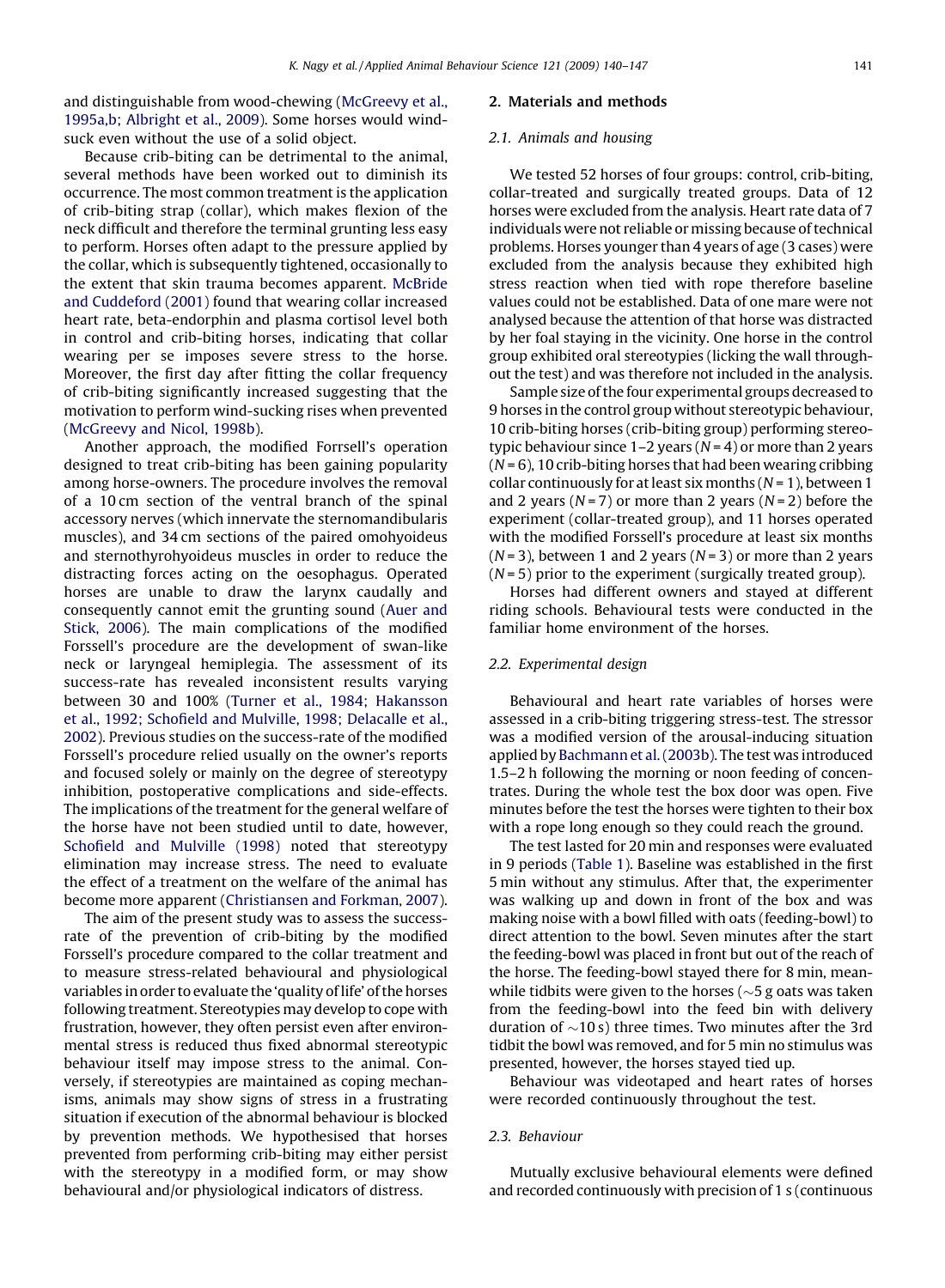## <span id="page-2-0"></span>Table 1

An overview of the test periods of the feeding stress-test.

| Test period                   |     |                   |                                                                         | 4                                                                       | 6                                                                                                                                           | 8   | 9                 |
|-------------------------------|-----|-------------------|-------------------------------------------------------------------------|-------------------------------------------------------------------------|---------------------------------------------------------------------------------------------------------------------------------------------|-----|-------------------|
| Duration (min)<br>Description | 2.5 | 2.5<br>No stimuli | Experimenter is making<br>noise with a feeding-bowl<br>filled with oats | Feeding-bowl is placed<br>in front but out of the<br>reach of the horse | Tidbits (5 g oats)<br>are given in the<br>beginning of these<br>periods. At the end<br>of the 7th period<br>the feeding-bowl<br>is removed. | 2.5 | 2.5<br>No stimuli |

sampling method) by replaying and when necessary slowing the video record. Elements were assigned to 4 major behaviour categories.

- Oral activity: repetitive oral activities without overt nutritional function; such as tongue flicking (tip of tongue is briefly extended), biting or grasping stable fittings or repeated licking of stable fittings, as well as crib-biting or wind-sucking.

Specific forms of oral stereotypy (e.g. wood-chewing, crib-biting, wall-licking) are sometimes difficult to consistently differentiate ([Cooper et al., 2005](#page-6-0)), and horses treated by collar or surgery are not always able to perform the whole behavioural sequence of cribbiting. These horses may e.g. try seizing a projection and arching the neck but fail to emit the grunting sound. Consequently, behaviour elements listed as oral activities include not just the terminal grunting of this stereotypy, which is in focus of inhibition, but other behaviour elements as well, which are considered to be associated with crib-biting behaviour—e.g. crib-biters tend to lick fixed objects before wind-sucking ([McGreevy et al.,](#page-7-0) [1995a](#page-7-0)).

- Motor activities: vocalisation, snorting, kicking, pawing, head-tossing, head-circling, nodding or manipulation of the rope.

Some of these behaviour elements may initially arise as anticipatory activities, but later may become a conditioned response to feeding cues ([Cooper et al.,](#page-6-0) [2005\)](#page-6-0) and are thought to indicate arousal [\(Weeks and](#page-7-0) [Beck, 1996; Bachmann et al., 2003b\)](#page-7-0).

- Feeding-related behaviour: bedding directed activities; standing with muzzle in the feed bin; or muzzle closer than 10 cm to the bedding. Every individual consumed the tidbits rapidly and actual feeding was excluded from this category.
- 'Immobility': standing still and not doing any of the above listed behavioural categories.

Reactions to unexpected stimuli which might have disturbed the horse (e.g. dog barking) and the 10 s periods of tidbit deliveries were marked as distraction and were left out from analysis.

For each test period, the time spent with behavioural categories was calculated.

Interobserver agreement for the four behavioural categories was assessed by means of parallel coding of 20% of the total sample by two independent observers. The intraclass correlation coefficients are 0.99 for oral activities, 0.97 for motor activities, 0.87 for feeding related behaviour, and 0.93 for immobility.

## 2.4. Heart rate and heart rate variability

Heart rate (HR) and heart rate variability (HRV) were chosen as physiological indicators of 'emotional' stress [\(Bachmann et al., 2003b; Rietmann et al., 2004](#page-6-0)). Beat-tobeat (R-R) intervals were recorded by Polar<sup>®</sup> Equine S810i heart rate monitor. Prior to HRV analysis, R-R interval data were pre-processed for excluding artefacts by automatic error correction (moderate filter power with minimum protection zone set at 6 bmp/min) of the Polar<sup>®</sup> Horse-Trainer 3.0 software (Polar Electro Oy, Finland). The smoothness priors method was used for detrending of the R-R series ('HRV-analysis software', [Niskanen et al.,](#page-7-0) [2004](#page-7-0)). Average heart rate in each period was compared to baseline value obtained as the average heart rate in the first 5 min of the test.

The autoregressive model of power spectral analysis of HRV resulted in two main spectral components.

One HRV variable was chosen for analysis: the ratio of the low-frequency component (LF) and the high-frequency component (HF) of the HRV (LF/HF ratio). The low-frequency component corresponds to vasomotor waves, whereas the high-frequency component to respiratory acts. LF/HF ratio is considered a good indicator of the cardiac sympatho-vagal balance representing a measure of stress level. All analyses were carried out with a threshold set at 0.05–0.15 Hz for LF and 0.15–0.4 for HF [\(Rietmann et al., 2004](#page-7-0)).

The R-R segments of each test periods were selected and analysed. The beginning and the end of the test periods were time-matched with the video analysis of the behaviour (e.g. 5th period started when the first tidbit was delivered and finished when the 2nd tidbit was given). R-R segments corresponding to 'distraction' were left out from the HRV analysis.

### 2.5. Questionnaire survey

The owners were asked questions of a predetermined survey sheet (Appendix 1) and responses were recorded by the experimenter. Questions were about the age, breed, gender, current use (sport or leisure), access to pasture and amount of exercise per week, current feeding program as well as details of the crib-biting behaviour of the horse and severity of the stereotypy as judged by the owner.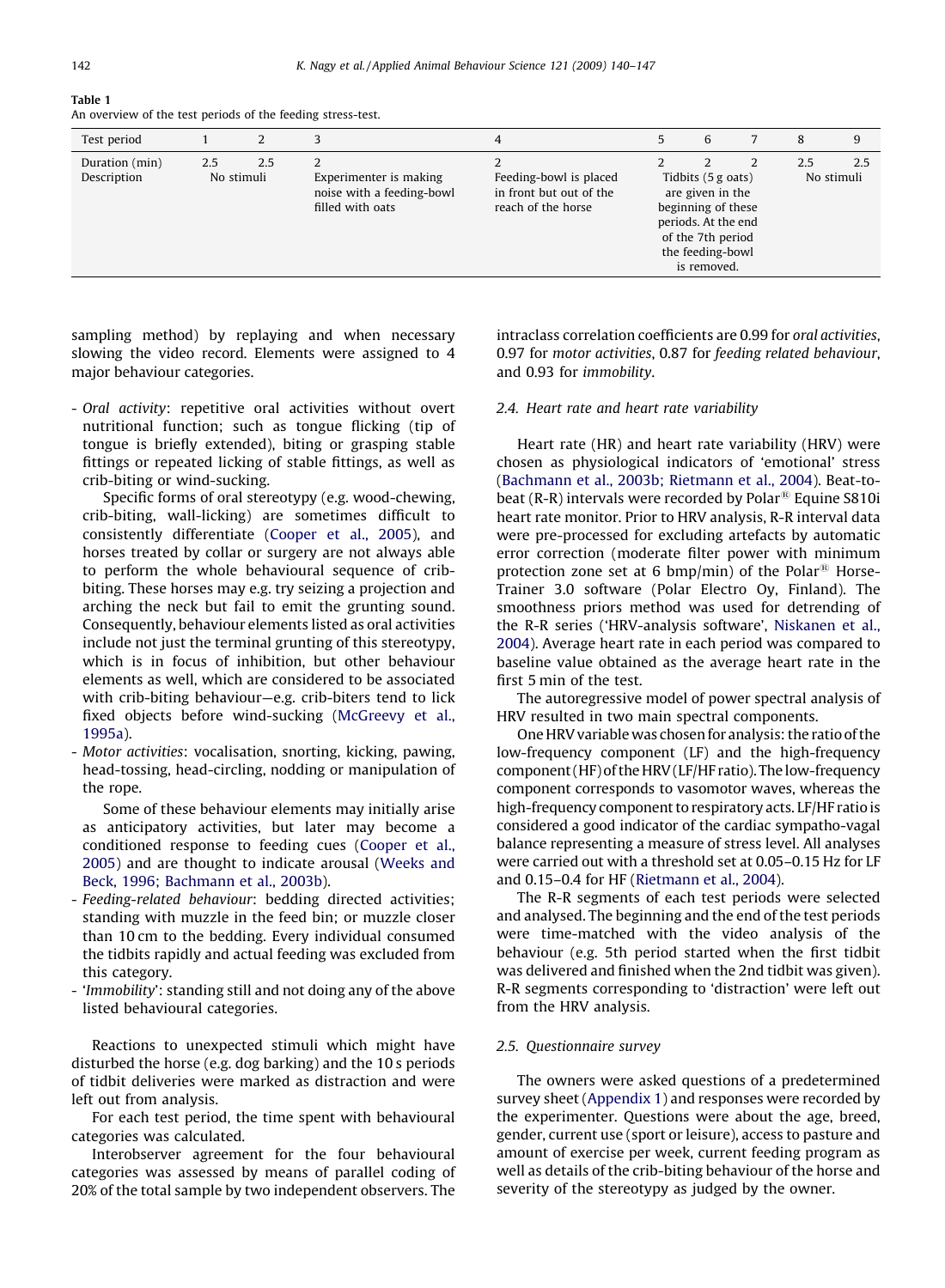### <span id="page-3-0"></span>2.6. Statistical analysis

All analyses were carried out by R 2.7.2. Statistical Software [\(R Development Core Team, 2007\)](#page-7-0). The significance level was set at  $p < 0.05$  and an effect was considered a trend when p was between 0.05 and 0.10. For hypothesis testing, general linear mixed model was fit to the data ([Pinheiro and Bates, 2000](#page-7-0)) with random effects for each horse and fixed effects for the different groups, test periods and their interaction. The given HR, HRV and behavioural parameters served as response variables in the different models. Square root transformation of frequencies of behaviour categories was applied to satisfy the normality and variance homogeneity assumptions of the models. Due to the large inter-individual variability in the absolute levels of HR and HRV, changes in HR and HRV for a given horse in the test periods were calculated by subtracting the baseline values (average rate of the 1st and 2nd test periods). Baseline values for HR and HRV were included as covariates into the fitted models. Because of multiple comparisons p-values were corrected according to Tukey–Kramer. In each group, differences in HRV between the first and last 5 min of the test was calculated by using paired t-test.

## 3. Results

## 3.1. Animals

Groups did not differ significantly regarding age, breed, gender, housing and management conditions or the usage of the horse (Fisher's tests,  $p > 0.100$ , in all cases). The pretreatment proportion of moderate and severe crib-biters did not differ significantly between collar-treated, surgically treated crib-biting groups (Fisher's test,  $p = 0.413$ ). Altogether 9 stereotypic horses (with or without inhibition) were categorised by the owners as moderate and 22 as severe crib-biter.

#### 3.2. Reliability of the questionnaire survey

History and severity of crib-biting as evaluated by the owners were compared to crib-biting elicited by the test. The prevalence of severe crib-biting were significantly lower among horses that had a history of this abnormal behaviour for less than 1 year (Fisher's test,  $p < 0.001$ ), used only one or two types of cribbing surface (Fisher's test,  $p = 0.049$ ), or performed crib-biting usually following consumption of concentrates rather than continuously throughout the whole day (Fisher's test,  $p < 0.001$ ).

The stress-test successfully triggered crib-biting in all non-prevented crib-biters and to a certain degree in some of the collar or surgically treated horses. Even among control horses oral activities, e.g. grasping, could be observed occasionally. Horses that were categorised by the owners as moderate crib-biters spent  $3 \pm 1\%$ (mean  $\pm$  S.E.) of the total time with oral activities whereas horses categorised as severe crib-biters performed it significantly longer,  $16 \pm 4\%$  ( $t_{25} = -3.329$ ,  $p = 0.003$ ).

## 3.3. Behaviour

Groups did not differ significantly regarding the baseline values (average of 1st and 2nd test periods) of the percentage of time spent with any of the behavioural categories ( $p > 0.1$  in all cases). Immobility increased, motor activity decreased in the 3rd test period, when the bowl with oats was presented.

#### 3.3.1. Oral activities

Throughout the test, crib-biting horses performed significantly more *oral activities* than controls ( $p < 0.001$ ), whereas levels of the two inhibited groups were in between them. Values of collar and surgically treated horses did not differ from each other  $(p=0.305)$ . Controls exhibited significantly less oral activities than collar-treated horses  $(p = 0.016)$ , but did not differ from surgically treated horses  $(p = 0.520)$ . The frequency of oral activities increased remarkably after the first tidbit was presented (5th test period), especially in crib-biting horses (Table 2, [Fig. 1a](#page-4-0)). Tongue flicking was observed in 3 collar-treated horses.

#### 3.3.2. Motor activities

Control horses spent significantly more time with motor activities compared to crib-biting ( $p = 0.003$ ), or surgically treated horses ( $p = 0.011$ ). There was a trend for difference between control and collar-treated horses as well  $(p = 0.064)$ . Crib-biting, collar-treated and surgically treated horses did not differ from each other. Placing the bowl in front of the horses elicited high motor activities, especially in control horses (Table 2, [Fig. 1b](#page-4-0)).

### 3.3.3. Feeding-related behaviour

Frequency of feeding-related behaviour sharply declined when pre-feeding activities were imitated by

#### Table 2

Test statistics and significance level of the treatment, test period and their interaction in the case of the given behavioural categories, heart rate (HR) and LF/ HF ratio according to the final significant general linear mixed models.

|                                    | Treatment        |                 | Test period       |                 | Interaction of treatment<br>and test period |         |
|------------------------------------|------------------|-----------------|-------------------|-----------------|---------------------------------------------|---------|
|                                    | $F_{3,36}$ value | <i>p</i> -Value | $F_{1,316}$ value | <i>p</i> -Value | $F_{3,316}$ value                           | p-Value |
| Oral activities (% of time)        | 4.649            | 0.008           | 69.784            | ${<}0.001$      | 16.144                                      | < 0.001 |
| Motor activities (% of time)       | 5.648            | 0.003           | 7.731             | 0.006           | n.s.                                        | n.s.    |
| Consummatory behaviour (% of time) | n.s.             | n.s.            | 60.416            | ${<}0.001$      | n.s.                                        | n.s.    |
| Immobility (% of time)             | 2.998            | 0.043           | 32.745            | ${<}0.001$      | 2.666                                       | 0.048   |
| Changes in HR (bpm)                | n.s.             | n.s.            | 6.185             | 0.013           | n.s.                                        | n.s.    |
| Changes in LF/HF ratio (n.u.)      | 3.953            | 0.016           | n.s.              | n.s.            | 6.605                                       | < 0.001 |

bpm: beat per minutes, n.u.: normalised units, and n.s.: not significant.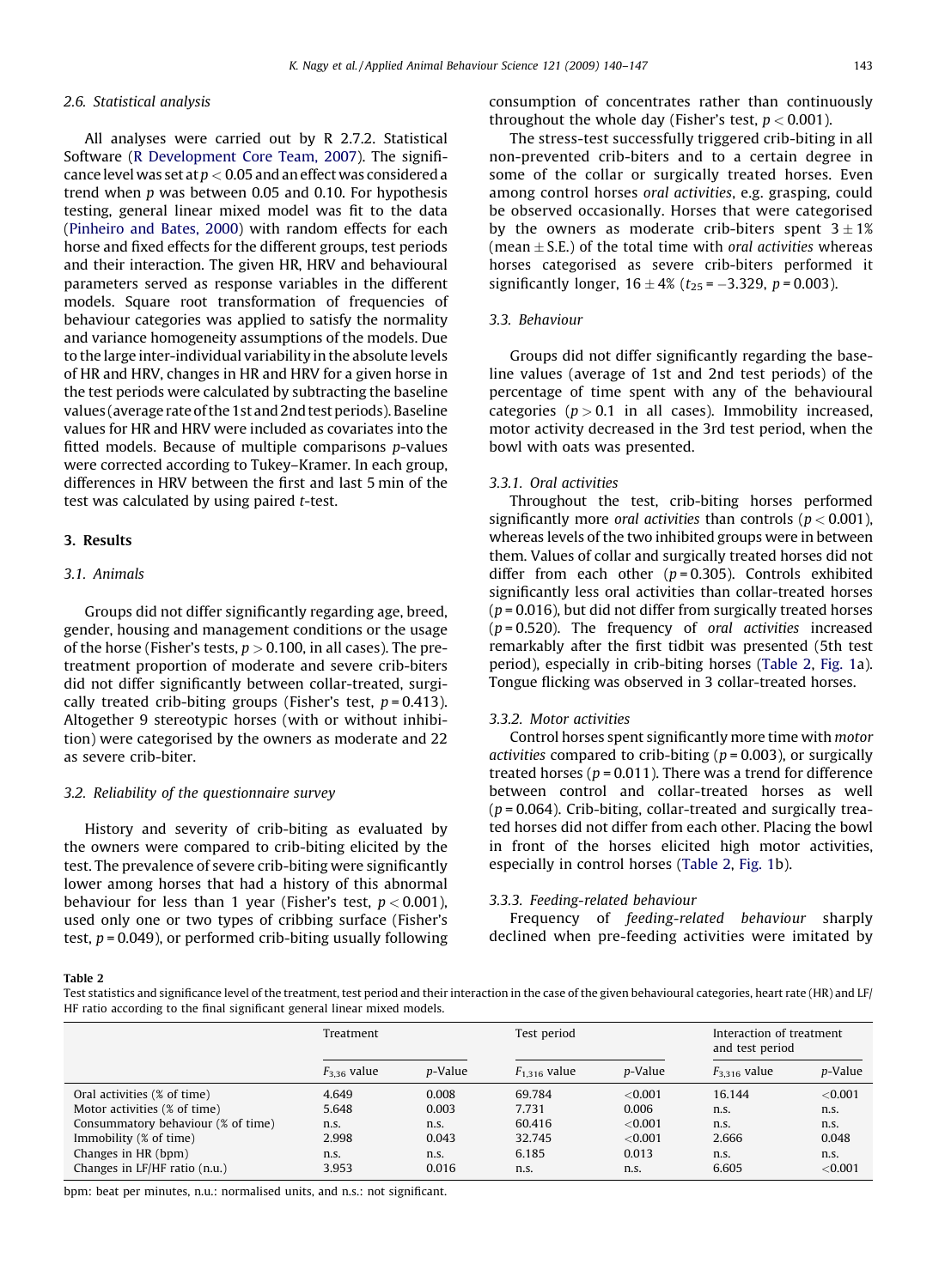<span id="page-4-0"></span>

Fig. 1. Mean percentage of time spent with oral (a) and motor (b) activities during the test periods.

the experimenter, and increased above base-line levels following tidbit presentation. Controls exhibited somewhat lower feeding-related activity, however, differences among groups were not significant [\(Table 2,](#page-3-0) Fig. 2a).

## 3.3.4. Immobility

Throughout the test, crib-biting horses spent significantly less time with immobility compared to control horses ( $p = 0.047$ ), however, none of the other comparisons reached level of significance ([Table 2](#page-3-0), Fig. 2b).

## 3.4. Heart rate and heart rate variability

Baseline HR value (first 5 min of test) were similar in the four groups ( $F_3 = 0.757$ ,  $p = 0.526$ , [Table 3](#page-5-0)). Heart rate of most horses increased during pre-feeding imitation and remained high in control horses. However, changes in heart rate did not differ among groups ([Table 2,](#page-3-0) [Fig. 3](#page-5-0)a).

Regarding the baseline value of LF/HF ratio there was a trend for differences among groups ( $F_3 = 4.594$ ,  $p = 0.050$ , [Table 3\)](#page-5-0) control and crib-biting horses having somewhat



Fig. 2. Mean percentage of time spent with feeding-related behaviour (a) and immobility (b) during the test periods.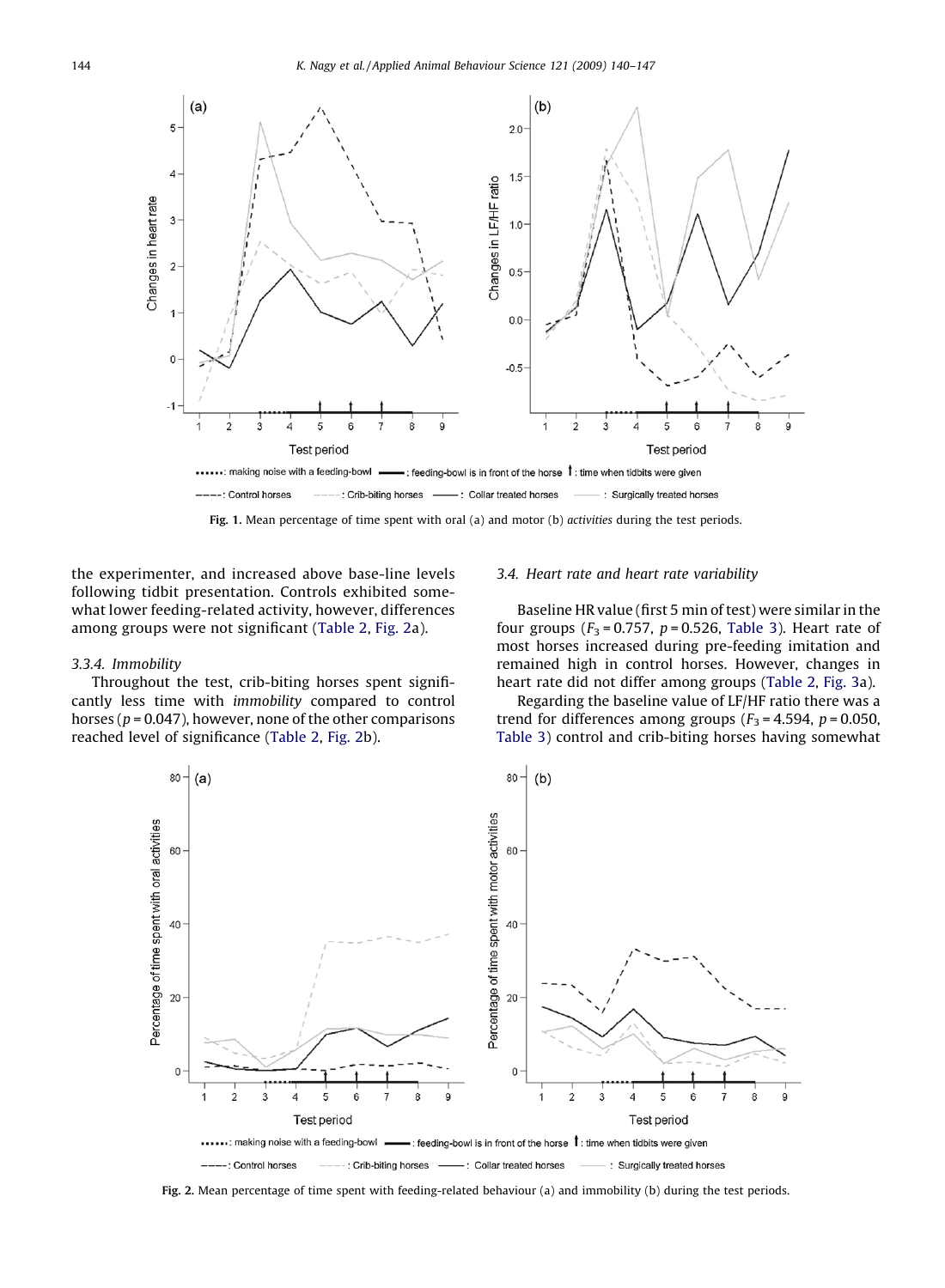## <span id="page-5-0"></span>Table 3

Mean baseline values ( $\pm$ standard error) of heart rate (HR) and heart rate variability (LF/HF ratio) during 1st and 2nd test period; and the significance level of their comparison (using general linear models).

|                        | Control horses $(N=9)$ | Crib-biting horses $(N = 10)$ | Collar-treated horses $(N = 10)$ | Surgically treated horses $(N = 11)$ |
|------------------------|------------------------|-------------------------------|----------------------------------|--------------------------------------|
| HR(bpm)                | 36.3(0.8)              | 36.1(1.7)                     | 38.8(2.4)                        | 38.5(0.8)                            |
| $LF/HF$ ratio $(n.u.)$ | 3.54(0.37)             | 3.58(0.57)                    | 2.35(0.16)                       | 2.43(0.32)                           |

bpm: beat per minutes; n.u.: normalised units.

higher values than the inhibited groups. Throughout the stress-test the changes in LF/HF ratio differed significantly among groups ([Table 2](#page-3-0), Fig. 3b). The time dependence of LF/HF ratio of crib-biting horses differed significantly from collar-treated ( $p = 0.004$ ) and surgically treated horses  $(p < 0.001)$  but did not differ from control horses  $(p = 0.989)$ . Control horses differed significantly from collar-treated ( $p = 0.014$ ) and surgically treated horses  $(p = 0.004)$ . Collar and surgically treated horses did not differ from each other ( $p = 0.986$ ).

Heart rate variability increased in all groups during prefeeding imitation. Difference in HRV between the first and last 5 min of the test was significant in the collar and surgery treated groups  $(t_9 = 2.348 \text{ p} = 0.044; t_{10} = 2.498,$  $p = 0.032$ , respectively), whereas HRV levels returned to baseline in the control and crib-biting groups ( $t_8 = -1.644$ ,  $p = 0.139$ ;  $t<sub>9</sub> = -1.103$ ,  $p = 0.299$ ).

## 4. Discussion

We are aware of certain limitations of the present study. Most importantly, effects of surgery or collar treatment on individual horses could not be estimated. A self-control design comparing reaction of horses before and after surgery or collar treatment would be a good option for validation. Unfortunately, that was impossible

to conduct, since most of the horses arriving at the clinic for the surgery had been wearing collars. Removal of the collar for pre-treatment evaluation was not an option as horses following collar treatment perform crib-biting behaviour more vigorously than usual, as the result of the post-inhibitory rebound [\(McGreevy and Nicol, 1998b](#page-7-0)). Observation of few horses arriving without collar indicated that their behaviour was not consistent in the novel environment which is known to alter the occurrence of stereotypic behaviour [\(McBride and Cuddeford, 2001](#page-7-0)). However, the design in which we compared reaction of control, crib-biting, collar and surgically treated horses can be considered a relevant tool for evaluating the effect of the given treatments [\(Mason and Rushen, 2006; Christiansen](#page-7-0) [and Forkman, 2007\)](#page-7-0). The suitability of our stress-test was further corroborated by the significant relationships between pre-treatment history and intensity of crib-biting behaviour as reported by the owners with the total time spent with oral activities throughout the test. Our finding that the assessment by the owners was a reliable indicator of cribbing is important in itself, because report of the owners is the only tool to test post-treatment effects in most studies ([Turner et al., 1984; Hakansson et al., 1992;](#page-7-0) [Schofield and Mulville, 1998; Delacalle et al., 2002\)](#page-7-0).

In our experiment horses were exposed to a single stresstest and only once. This is another limitation of the present



Fig. 3. Changes in mean heart rate (a) and LF/HF ratio (b) interpreted as the sympatho-vagal balance or stress level of horses during the test periods.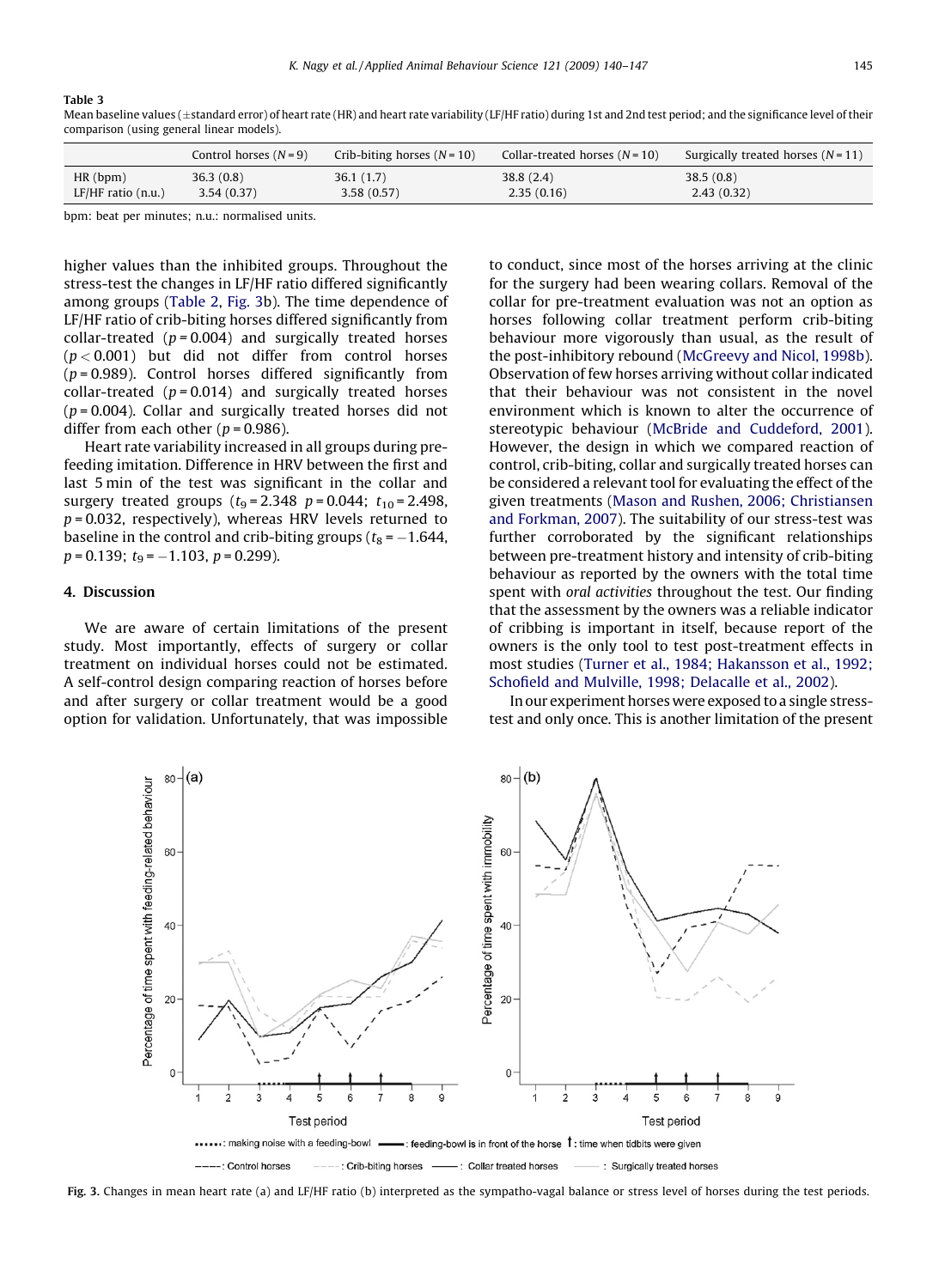<span id="page-6-0"></span>study as coping style is defined as consistent reaction to stress over time and across situations (Koolhaas et al., 1999; Koolhaas, 2008). By analysing the data from a single exposure it is impossible to tell whether high variance of most responses represented consistent individual differences or reflected the variability of the behaviour of individuals. To dismantle the two possible sources of variance 10–12 repetitions would have been required. Our test effectively elicited strong stress reactions and oral responses in most horses; therefore repetitions of the stress situation could not be considered independent and might have aggravated the problematic behaviour. Therefore, both statistical and ethical considerations led us to drop the option of repeated measurements. Nevertheless, responses significantly different among treatment groups can be considered consistent effect of the treatment.

Although stress level as indicated by heart rate variability was indistinguishable between control and crib-biting horses, their behaviour was strikingly different. Most control horses made attempts to reach the feedingbowl by pawing or head-tossing and either kept trying or stood still, whereas motor activity as well as immobility of cribbers were low because instead of targeting the bowl crib-biting horses engaged in oral activities (crib-biting) throughout the entire test. Control horses thus adapted active coping by fighting for the food, while crib-biting horses exhibited a flight response to frustration, a strategy which can be labelled proactive coping.

Similarly to crib-biters and contrary to controls, inhibited horses performed little motor activity and few attempts to act upon the stressor (reaching the feeding-bowl). Their oral activity was elevated by the stress, however, remained significantly lower that that of crib-biting horses. On the other hand, stress level as assessed by heart rate variability remained high in inhibited groups throughout the test even when the stressor was removed. Previous studies revealed that collar treatment inhibits crib-biting, however does not extinguish the motivation for such stereotypy [\(McGreevy](#page-7-0) [and Nicol, 1998b\)](#page-7-0). Motivations for cribbing in operated horses cannot be directly studied as surgery is irreversible, however, the similarities in reactions between the two inhibited groups suggests that collar treatment and surgery have similar effects on crib-biting tendencies. Taking these data together we suggest that crib-biting is a coping strategy, which when inhibited leads to high stress levels in frustrating situations.

Our results do not allow to evaluate any differential effects of collar as compared to surgery treatment, nor to draw general conclusions on possible benefits or risks of the inhibition of crib-biting. On one hand, inhibition of cribbing may elevate stress level in frustrating situation, however, it may be beneficial regarding the overall health of the horses. Further studies are needed to disentangle long term positive and negative effects of both inhibition methods so that owners could make an informed decision on the treatment of crib-biting.

## 5. Conclusions

Crib-biting is probably the most detrimental abnormal stereotypy in horses, prevention of its development is crucial. Once fixed, crib-biting is difficult to eliminate by behaviour therapy, therefore several methods to inhibit its performance have been worked out. However, if crib-biting is a strategy to cope with stress, the effects of inhibition should be carefully estimated. In the present study we found that crib-biting horses spent more time with oral activities, primarily with cribbing than controls or inhibited horses, whereas their stress level as indicated by heart rate variability were indistinguishable from controls and significantly lower than that of the inhibited groups. Overall our results suggest that performance of oral stereotypies in a stress situation successfully diminishes subjective stress, while inhibition of such stereotypy elevates it, thus cribbiting may be a true coping strategy.

## Acknowledgments

The authors would like to express their gratitude for the help of Kinga Gavalda, Georgina Kiss, to their colleagues at Clinic for Large Animals as well as to the horse-owners who contributed with their animals to this study.

### Appendix A. Supplementary data

Supplementary data associated with this article can be found, in the online version, at [doi:10.1016/j.appla](http://dx.doi.org/10.1016/j.applanim.2009.09.008)[nim.2009.09.008.](http://dx.doi.org/10.1016/j.applanim.2009.09.008)

## References

- Albright, J.D., Mohammed, H.O., Heleski, C.R., Wickens, C.L., Houpt, K.A., 2009. Crib-biting in US horses: breed predispositions and owner perceptions of aetiology. Equine Vet. J. 41, 455–458.
- Archer, D.C., Pinchbeck, G.K., French, N.P., Proudman, C.J., 2008. Risk factors for epiploic foramen entrapment colic: an international study. Equine Vet. J. 40, 224–230.
- Auer, J.A., Stick, J.A., 2006. Equine Surgery, third ed. WB Saunders Elsevier, Philadelphia.
- Bachmann, I., Audigé, L., Stauffacher, M., 2003a. Risk factors associated with behavioural disorders of crib-biting, weaving and box-walking in Swiss horses. Equine Vet. J. 35, 158–163.
- Bachmann, I., Bernasconi, P., Hermann, R., Weishaupt, M.A., Stauffacher, M., 2003b. Behavioural and physiological responses to an acute stressor in crib-biting and control horses. Appl. Anim. Behav. Sci. 82, 297–311.
- Christiansen, S.B., Forkman, B., 2007. Assessment of animal welfare in veterinary context—a call for ethologists. Appl. Anim. Behav. Sci. 106, 203–220.
- Clegg, H.A., Buckley, P., Friend, M.A., McGreevy, P.D., 2008. The ethological and physiological characteristics of cribbing and weaving horses. Appl. Anim. Behav. Sci. 109, 68–76.
- Cooper, J.J., Albentosa, M.J., 2005. Behavioural adaptation in the domestic horse: potential role of apparently abnormal responses including stereotypic behaviour. Livestock Prod. Sci. 92, 177–182.
- Cooper, J.J., Mcall, N., Johnson, S., Davidson, H.P.B., 2005. The short-term effects of increasing meal frequency on stereotypic behaviour of stabled horses. Appl. Anim. Behav. Sci. 90, 351–364.
- Delacalle, J., Burba, D.J., Tetens, J., Moore, R.M., 2002. RM.Nd:YAG laserassisted modified Forssell's procedure for treatment of cribbing, cribbiting in horses. Vet. Surg. 31, 111–116.
- Hakansson, A., Franzen, P., Pettersson, H., 1992. Comparison of two surgical treatment of crib-biting in horses. Equine Vet. J. 24, 494– 496.
- Koolhaas, J.M., Korte, S.M., De Boer, S.F., Van Der Vegt, B.J., Van Reenen, C.G., Hopster, H., De Jong, I.C., Ruis, M.A.W., Blokhuis, H.J., 1999. Coping styles in animals: current status in behavior and stressphysiology. Neurosci. Biobehav. Rev. 23, 925–935.
- Koolhaas, J.M., 2008. Coping style and immunity in animals: making sense of individual variation. Brain Behav. Immun. 22, 662–667.